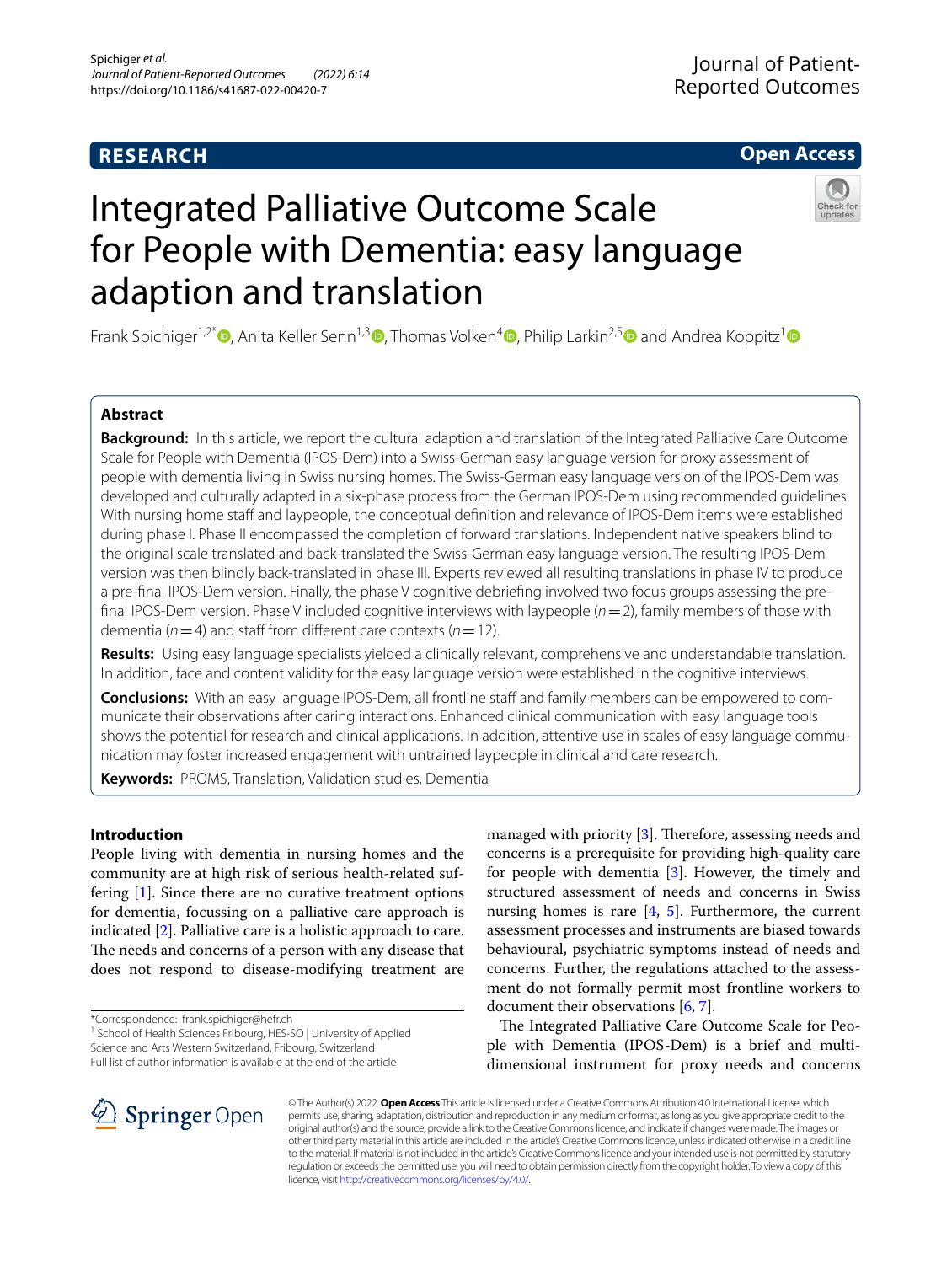screening by nursing staff  $[8]$  $[8]$ . It provides caregivers with an overview of the outcomes achieved and may determine whether a treatment is worthwhile, indicating which services and interventions are the most adequate. Care staff score 27 items in the IPOS-Dem with a Likert scale (0 to 4) [[9](#page-7-8)]. Hodiamont et al. [\[10](#page-7-9)] translated the IPOS-Dem from English to German for German health professionals and family members.

Swiss dialects cannot be easily understood by German-speaking people [[11](#page-7-10)]. People living in the Swiss-German region use a variety of Alemannic dialects in all day-to-day interactions  $[12]$  $[12]$ . The Alemannic dialects of Switzerland have a high presence; they are only exceptionally substituted with standard German. Their prevalence in spoken communication and public media sets them apart from Alemannic dialects spoken in Austria, Germany, and northern Italy. Officially, Switzerland is a four-language state, where French, German, Italian, and Romansh are used for written and spoken communication [\[11\]](#page-7-10). Swiss standard German, however, is usually spoken only on request and understood by the majority of people living in the Swiss-German region. It is much more accessible to other people speaking German, but subtle diferences to standard German remain [\[12](#page-7-11)].

Up to 70% of frontline staff working in Swiss nursing homes have a migratory background [\[13](#page-7-12)]. As a result, Swiss nursing homes commonly employ a heterogenous mix of staf to care for people with dementia—this includes untrained personnel, volunteers, and interns with varying degrees of literacy and language skills. Papadakus [\[14](#page-7-13)] found that the linguistic accessibility of instruments and scales for patient assessment is lacking in the development of such instruments. Worldwide, 15 to 20% of the population has reading difficulties  $[15]$  $[15]$ .

A standardised ruleset for 'Leichte Sprache' (easy language or easy-read) has been agreed upon for Germanlanguage regions [\[16\]](#page-7-15). Plain language in care and medical settings has become popular in explanatory texts and self-management [\[17\]](#page-7-16). However, linguistic assessment and critique mainly focus on legal texts [[18\]](#page-7-17). Easy language is a further development of plain language texts. Easy language enhances text accessibility and readability for people with and without reading difficulties compared to plain language. Easy language has recommendations for, e.g., word difficulty and precision, use of numbers in the text and sentence length [[16\]](#page-7-15). International resources for easy language are available from [https://www.inclu](https://www.inclusion-europe.eu/easy-to-read/) [sion-europe.eu/easy-to-read/](https://www.inclusion-europe.eu/easy-to-read/) and for plain language at the European Publications Office  $[19]$  $[19]$ . Therefore, for our study involving nursing homes in the German-speaking part of Switzerland with heterogeneous frontline staf, we translated the original IPOS-Dem to easy language for the Swiss context.

# **Aims**

In this study, the German IPOS-Dem version was translated and culturally adapted into easy German for the Swiss nursing home context and frontline staff. The secondary aim was to describe the discrepancies and differences that occurred during adaption compared to previous research.

## **Methods**

Our linguistic and cultural adaption was guided by an internationally defned methodology [\[20\]](#page-7-19) and a stepped process for translation  $[21, 22]$  $[21, 22]$  $[21, 22]$  $[21, 22]$  $[21, 22]$ . Our translation was undertaken between August 2020 and April 2021. Figure [1](#page-2-0) illustrates the six-phase process for translation and adaption that we followed. The study was conducted in multiple centres in the eastern Swiss-German part of Switzerland. In the frst translation, we involved certifed translators for easy language from ProInfrmis. Scientifc experts and laypeople consulted with us later in the adaption in offsite, online meetings due to public health restrictions. We applied multiple methods during this process: forward and backward translation, expert focus groups and cognitive interviews with staf from diferent settings in which they work with people with dementia. Interview data were analysed via thematic analysis. Psychometric testing (stage VII proposed by Antunes et al. [[23\]](#page-8-1)) will be detailed separately.

#### **Phase I: Conceptual defnition**

We collated an overview of the literature related to current clinical practices in health-related quality of life measurement for people with dementia in Swiss nursing homes. We examined processes and systematic assessment behaviours in frontline staf. Furthermore, we interviewed our clinical partners on the use of routine assessment instruments, outcome measurements and health-related quality of life measures they know or use. With six participants, we conducted formal and informal discussions on the relevance of the IPOS-Dem items concerning their key concepts in August 2020. The formal discussions were recorded, and the anonymised transcripts were thematically analysed.

## **Phase II: Forward translation**

Three translators were involved in the forward translation process. Two certifed translators for easy language with no clinical background wrote the frst forward translation (FT1) from the German IPOS-Dem. Translator three had a nursing background with a specialisation in family nursing. Translator three wrote forward translation two (FT2) from the German IPOS-Dem. Finally, a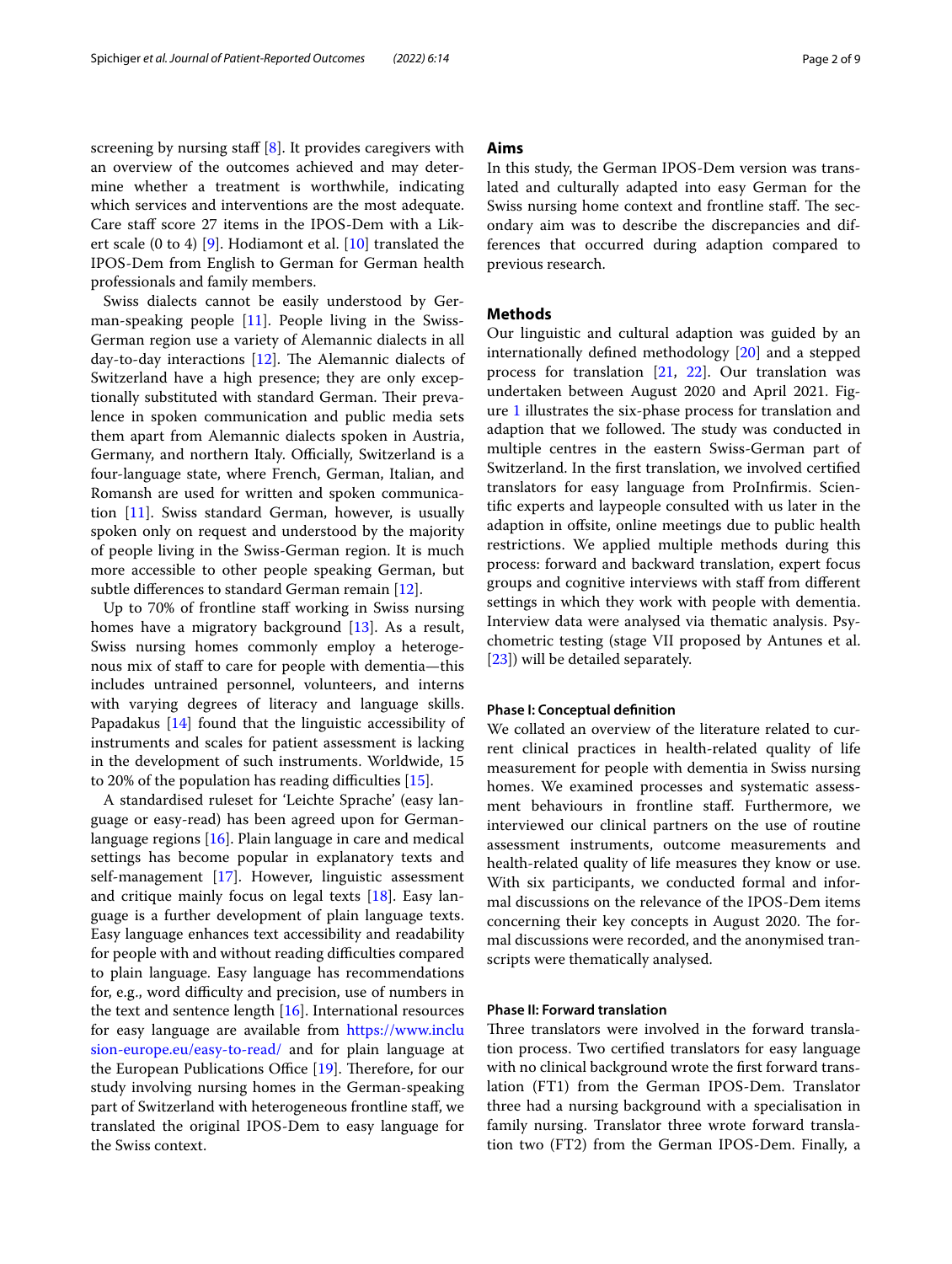<span id="page-2-0"></span>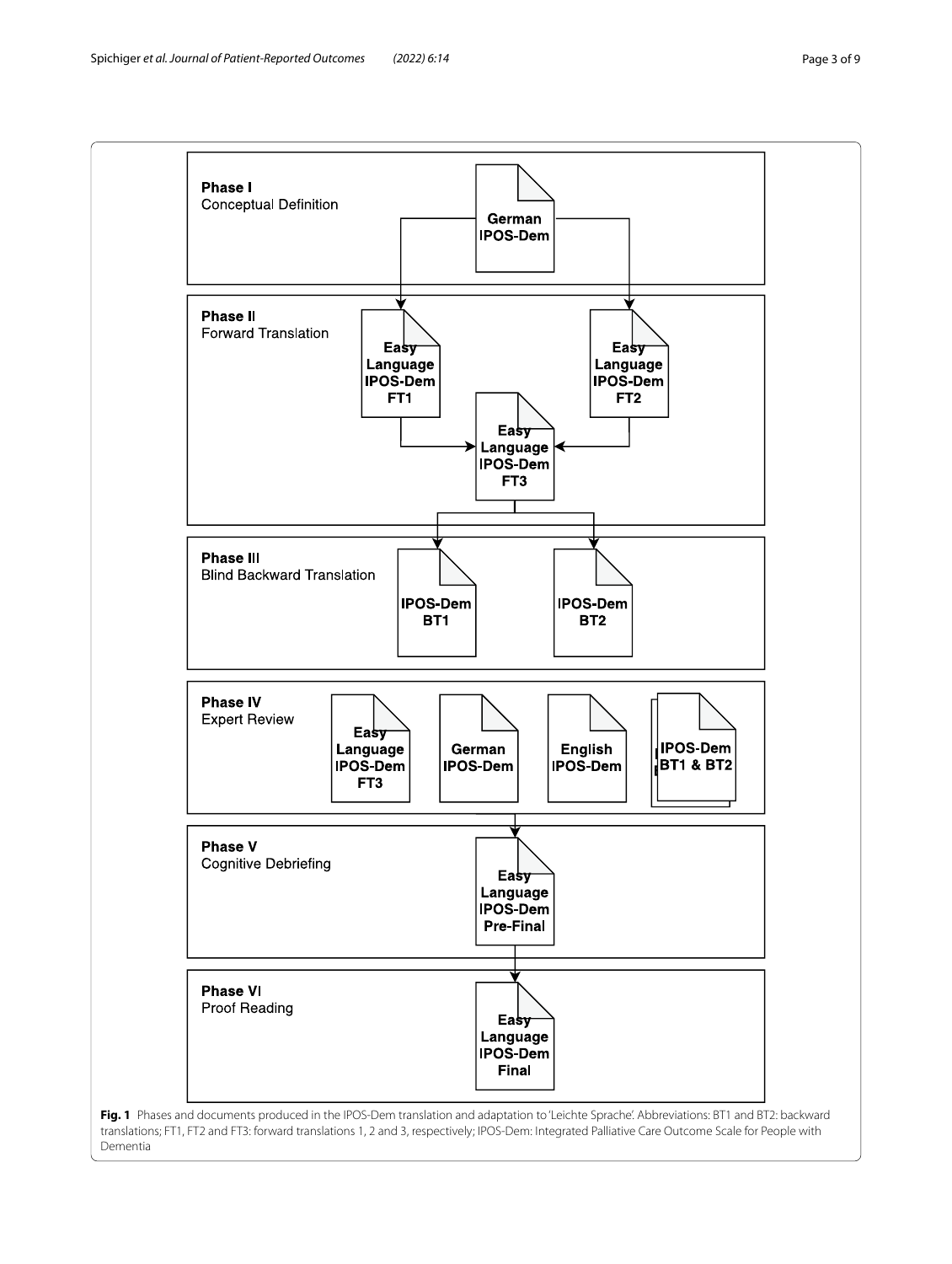research team member synthesised and consolidated the forward translations (FT1 and FT2) into forward translation three (FT3).

## **Phase III: Backward translation**

The translators involved in this phase were blinded to the original English IPOS-Dem and intermediary German IPOS-Dem. Both translators are native-English-speaking American nurse educators living and working in Switzerland who are proficient in German. The translators were involved in the backward translation process of FT3. Each produced a German backward translation (BT1 and BT2). Five participants later reviewed and compared the German IPOS-Dem, BT1, BT2 and FT3.

# **Phase IV: Expert review**

An expert group  $(n=9)$  held two online meetings in March 2021 to review and discuss the diferent versions: the original English IPOS-Dem, the German inter-mediary IPOS-Dem and FT3. Table [1](#page-3-0) provides a short description of the expert group members. The meeting was facilitated by a research team member. Based on this review of the documents, the panel agreed upon and ratifed the pre-fnal version.

#### **Phase V: Cognitive debriefng**

The fifth phase assessed how participants understood and conceptualised the IPOS-Dem instructions, questions and scales. After the translation process detailed above, cognitive interviews with two focus groups were

<span id="page-3-0"></span>**Table 1** Demographics of study participants across the first five phases of the IPOS-Dem easy language translation and adaption process

| Phase                                     | Number of<br><b>Participants</b> | <b>Background</b>                           |
|-------------------------------------------|----------------------------------|---------------------------------------------|
| I: Conceptual definition                  | 4                                | Health care professionals                   |
|                                           | $\mathfrak{D}$                   | Laypeople                                   |
| II: Forward translation                   | $\mathfrak{D}$                   | Easy language specialists                   |
|                                           | 1                                | Layperson                                   |
| III: Backward translation                 | 2                                | Health care professionals                   |
| III: Backward translation com-<br>parison | 1                                | Layperson                                   |
|                                           | 4                                | Health care professionals                   |
| IV: Expert review                         | 6                                | Health care professionals                   |
|                                           | $\mathfrak{D}$                   | Easy language specialists                   |
| V: Cognitive debriefing                   | 4                                | Registered nurses                           |
|                                           | 8                                | Care assistants                             |
|                                           | 4                                | Family members                              |
|                                           | $\mathfrak{D}$                   | Laypeople                                   |
| VI: Proofreading                          | $\mathfrak{D}$                   | Original IPOS develop-<br>ment team members |

conducted in April 2021. Our interviews involved a convenience sample of 10 people from the primary user group, nursing home frontline staff. The focus groups were held face to face and remotely via video call. We outline the participant details in Table [1.](#page-3-0) As in previous cultural adaptions, we applied the 'think out loud' interview method, in which the participants verbalised their thought processes as they answered each survey question [[24\]](#page-8-2).

## **Phase VI: Proofreading**

Detailed documentation of the process and results were submitted to the IPOS-Dem authors for review.

# **Setting and participants**

Study participants were nurses with clinical and academic backgrounds and certifed specialists for easy language recruited from our professional network, as well as people without health care, linguistic or dementia care backgrounds, hereafter called 'laypeople'. Participating clinical nurses in Phases II and V were recruited from a long-term care facility.

#### **Study procedures**

Participants were asked for written consent with an information leafet and were provided with a verbal explanation detailing the study and data-handling procedures. Following consent, participants completed the IPOS-Dem pre-fnal version and were invited to 'think out loud'. All interviews were recorded using a digital audio recorder or the recording feature of the video conferencing software. During interviews, we asked the participants repeatedly how they understood the individual instructional paragraphs and questions and asked them to verbalise their thoughts and understandings of the IPOS-Dem. If ambiguous or unclear passages were highlighted, we asked participants to suggest a rewording. The recordings of the Swiss-German interviews were transcribed verbatim by the last author.

#### **Data analyses**

The last author analysed the resulting transcripts per item and coded them using ATLAS.ti version 9.1 for MacOS. Then, the first and last authors compared the conclusions of the diferent groups. Finally, essential parts and remarks were cleaned and collated in tables for each stage.

# **Ethical considerations**

The study procedures and compliance with applicable research regulations [\[25](#page-8-3), [26](#page-8-4)] were confrmed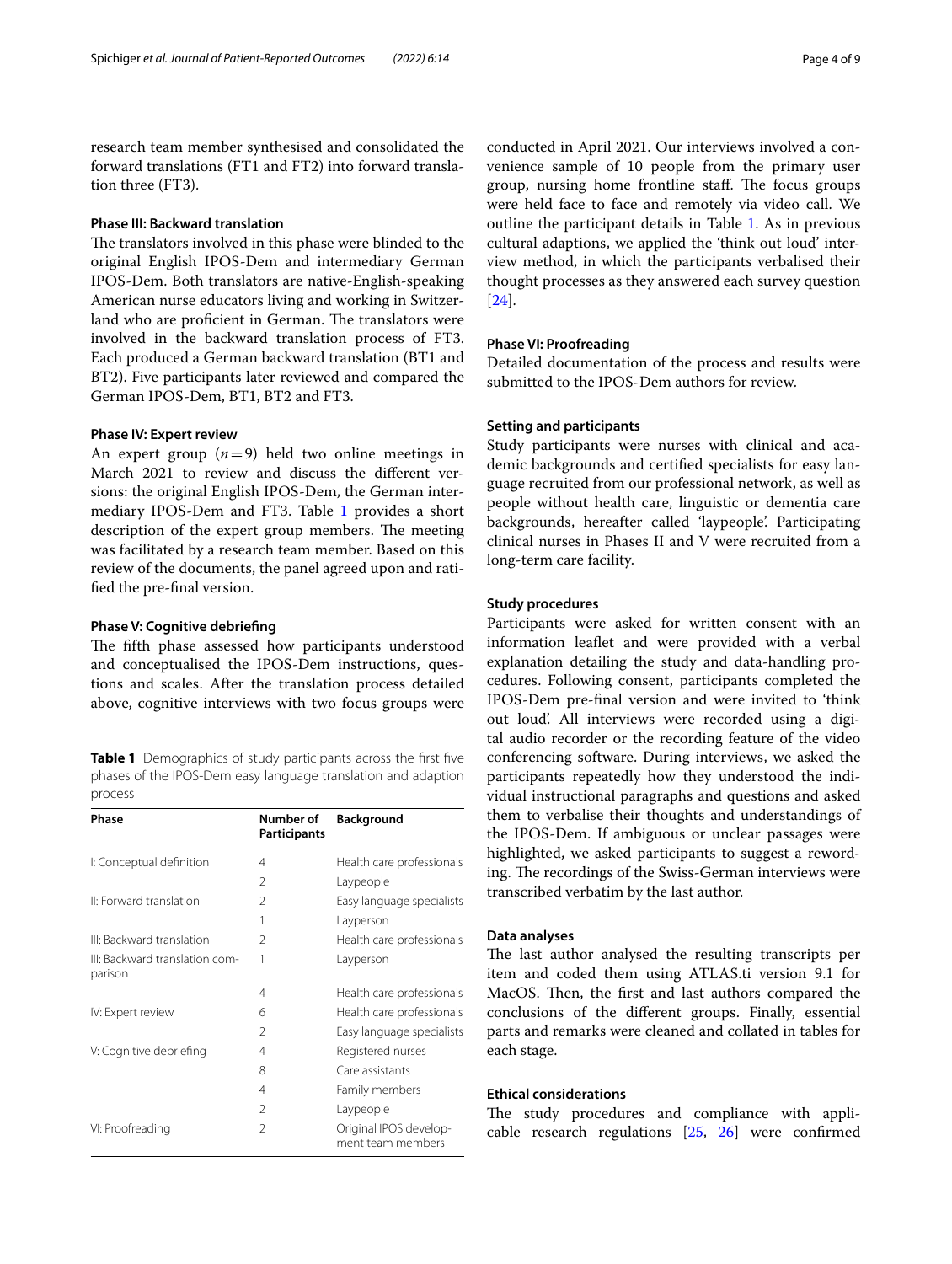by the Zurich cantonal ethics board (BASEC-ID: BASEC2019-01847).

#### **Results**

Besides the fndings presented per phase in the paragraphs below, each phase produced and asked for diferent iterations of the IPOS-Dem. Table [2](#page-4-0) illustrates inputs and outputs of each phase we used and referred to below.

# **Phase I: Conceptual defnition**

A few nursing homes applied the Edmonton Symptom Assessment Scale, an instrument validated for symptom assessment and screening in palliative care cancer patients, to people with dementia [\[27](#page-8-5)]. However, none of the outcome measurement processes or instruments identifed in use were intentionally designed with the target population of people with dementia in mind. Instruments built into the Resident Assessment Instrument for Nursing Homes (RAI-NH) and the Resident Classifcation and Billing System for Care Services provided (BESA) are more widely used. Nevertheless, the processes attached to these are sub-optimal for the rigorous surveillance of changing and complex symptoms and concerns required in people with dementia. RAI-NH and BESA are only assessed every six months and only by registered nurses qualified to do so  $[28]$  $[28]$ . The specialist discussion concluded that an adapted, easy-to-use, and brief multi-dimensional outcome scale for clinical practice is not available.

Discussions with nursing home staf, specialists, laypeople and family members using the German IPOS-Dem concluded that IPOS-Dem concepts are appropriate and well recognised for Swiss nursing homes and dementia care in general. Nevertheless, it was remarked that the German IPOS-Dem was presented in too elaborate a way for the majority of frontline staff to understand [\[29](#page-8-7)].

# **Phase II: Forward translation of the IPOS‑Dem to 'Leichte Sprache'**

In the following paragraphs, we present the changes made with English translations in parentheses.

The forward translations FT1 and FT2 were similar. The significant differences decided on for FT3 were the introductory texts and the frst three questions. Long words and words not in everyday use were omitted in favour of shorter and more common synonyms. 'The person afected' was changed to 'person with dementia' following the Dementia Engagement and Empowerment Project (DEEP) guidance [\[30](#page-8-8)].

Sentence structures were adapted according to the easy language rules  $[31]$  $[31]$ . The introductory text was expanded to make the questionnaire self-explanatory. It introduced the recall period chosen and led to the general purpose of the questionnaire.

For consistency with the lead-in, a change to the scale was suggested. We translated 'mäßig' ('moderately') to 'mittel' ('medium'), 'stark' ('substantial') to 'Schlimm' ('severe'), 'sehr stark' ('very substantial') to 'Sehr schlimm' ('very severe') and 'Nicht beurteilbar' ('not assessable') to 'Weiss nicht' ('don't know').

In the symptom list and later questions, 'z.B.' ('e.g.') was always omitted. For dyspnoea, we added an explanatory sentence in parenthesis. Compound words like 'Mundtrockenheit' ('dry mouth') were split into their stems, in this case 'Trockener Mund'. The three translators independently agreed to omit the example 'z.B. bewusstlos' ('e.g., unconscious') entirely, instead presenting the 'Weiss nicht' ('don't know') option for the second set of questions. The question asking for practical problems was revised to enable the use of the same scale used with the preceding questions. It omitted the very uncommonly used term 'angegangen' ('approached') from all four descriptors.

# **Phase III: Backward translation to German**

For Phase III, we reported the agreement during the review. In FT3, 37 changes to the original IPOS-Dem were suggested. After reviewing BT1 and BT2 and the original IPOS-Dem, our group achieved good agreement (four out of fve members agreed to the change) or better than good agreement for 30 changes. None of the changes were defnitively rejected. We discussed items with signifcant discrepancies and minor changes

<span id="page-4-0"></span>

|  |  |  |  |  | <b>Table 2</b> Input and output of intermediary documents for each phase |
|--|--|--|--|--|--------------------------------------------------------------------------|
|--|--|--|--|--|--------------------------------------------------------------------------|

| Phase        | <b>Description</b>          | Input(s)                                                        | Output(s)                    |
|--------------|-----------------------------|-----------------------------------------------------------------|------------------------------|
|              | Conceptual Definition       | German IPOS-Dem                                                 |                              |
| $\mathbb{I}$ | Forward translation         | German IPOS-Dem                                                 | FT1/FT2, FT3                 |
| $\mathbb{H}$ | <b>Backward Translation</b> | FT3                                                             | IPOS-Dem BT1/BT2             |
| <b>IV</b>    | Expert review               | German IPOS-Dem, English IPOS-Dem, FT3, BT1,<br>BT <sub>2</sub> | Draft easy language IPOS-Dem |
| V            | Cognitive Debriefing        | Draft easy language IPOS-Dem                                    | Pre-final language IPOS-Dem  |
| Μ            | Proofreading                | Pre-final easy language IPOS-Dem                                | Final easy language IPOS-Dem |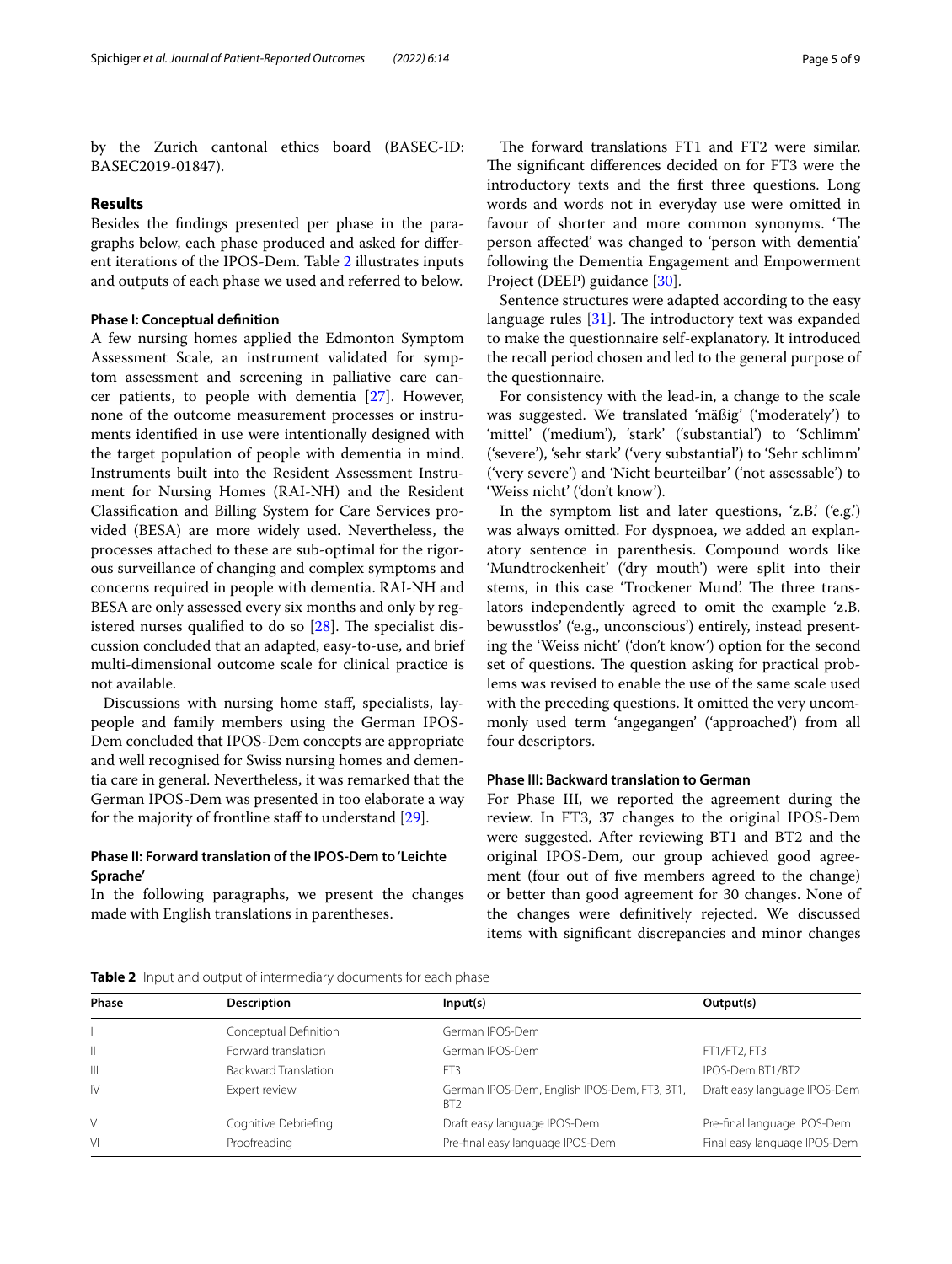between BT1 and BT2 and the original IPOS-Dem in the expert group meeting.

#### **Phase IV: Expert group review**

Our group reached at least a fair agreement (five out of eight agreed) or better for all changes in FT3 regarding concepts, semantics, experiential and content equivalence. Controversial items for which our group reached a fair agreement are provided in the Additional file [1](#page-6-0). Based on the discussion, a pre-final version was compiled for cognitive interviews.

#### **Phase V: Cognitive debriefing with staff and specialists**

Both focus groups interpreted the questions very well. There were no specific questions or recommendations for rewriting in this stage. The comments regarding comprehension are presented in Table [3.](#page-5-0) Both groups independently agreed again that the German version of the IPOS-Dem was unclear for the Swiss-German context. They proposed the easy language version to be most acceptable for nurses, frontline staff and family members. Completion time was usually less than 10 min. The group concluded that caring quality,

quality of care and needs could be assessed well using the easy language version.

#### **Phase VI: Proofreading**

The final Swiss-German easy language IPOS-Dem version was endorsed and published by the original developers after proofreading the process report. The Swiss-German IPOS-Dem easy language version can be downloaded and used for free at [https://pos-pal.org/](https://pos-pal.org/maix/ipos-dem.php) [maix/ipos-dem.php](https://pos-pal.org/maix/ipos-dem.php). The development team for the German IPOS-Dem and English IPOS-Dem wait for psychometric evaluations with the Swiss-German easy language IPOS-Dem version before considering easy language adaptions for their respective versions.

# **Discussion**

We demonstrated the content and face validity of a Swiss-German easy language version of the IPOS-Dem. In cognitive interviews with specialists and frontline staf, an easy language version was discussed. Frontline staf found the pre-fnal IPOS-Dem in easy language to be brief and relevant. However, even after the pos-pal core group at the Cicely Saunders Institute of Palliative Care, Policy & Rehabilitation, Florence Nightingale Faculty

<span id="page-5-0"></span>**Table 3** Comments on modifed pre-fnal IPOS-Dem sections from cognitive interviews

| <b>Pre-Final IPOS-Dem</b>                                                                                                                                                                                                                                                                                                                                                                    | <b>Findings</b>                                                                                                                                                        |
|----------------------------------------------------------------------------------------------------------------------------------------------------------------------------------------------------------------------------------------------------------------------------------------------------------------------------------------------------------------------------------------------|------------------------------------------------------------------------------------------------------------------------------------------------------------------------|
| You are caring for a person with dementia<br>We would like you to tell us:<br>How was the person with dementia doing during the last 7 days?<br>What worried the person with dementia's family or friends?<br>Which problems did you or someone else encounter during nursing care<br>and social care?<br>Important:<br>All questions always concern the last 7 days<br>Please write clearly | ProInfirmis recommendations are well written and clear: '7 days' instead of<br>the words 'last week' is the better alternative                                         |
| Date today (day/month/year)                                                                                                                                                                                                                                                                                                                                                                  | 'Date today' is clearer than just 'date'                                                                                                                               |
| No appetite (don't want to eat)                                                                                                                                                                                                                                                                                                                                                              | Clear; a lot of people with dementia have a poor appetite. The English term<br>is not accurate in the Swiss context                                                    |
| Problems with teeth                                                                                                                                                                                                                                                                                                                                                                          | The change in the pre-final-version is clear                                                                                                                           |
| Is tired or sleepy during the day                                                                                                                                                                                                                                                                                                                                                            | Sleepiness is more apparent than drowsiness; explanatory example is not<br>needed                                                                                      |
| Impaired mobility (trouble walking, cannot get up, falls)                                                                                                                                                                                                                                                                                                                                    | Impaired mobility is apparent, especially in the context of kinesthetics                                                                                               |
| Difficulty communicating (speaking or any kind of body language)                                                                                                                                                                                                                                                                                                                             | Addition in the brackets is straightforward and also necessary                                                                                                         |
| Can't sleep (during the night)                                                                                                                                                                                                                                                                                                                                                               | Addition in the brackets is precise and also necessary                                                                                                                 |
| Agitation                                                                                                                                                                                                                                                                                                                                                                                    | Discussion about the explanation in the brackets. However, it is not neces-<br>sary for the Swiss context because of the serial trial intervention assessment<br>(STI) |
| Has she/he been feeling anxious or agitated?                                                                                                                                                                                                                                                                                                                                                 | Changes in the German version are apparent due to the usage of the STI                                                                                                 |
| Do you think she/he felt sad or unhappy?                                                                                                                                                                                                                                                                                                                                                     | Sad and unhappy are both necessary                                                                                                                                     |
| Has she/he been able to talk to others or get in touch in some way (team,<br>family, residents)?                                                                                                                                                                                                                                                                                             | Addition with 'positively' is not necessary                                                                                                                            |
| If there was a problem, were you able to do something to resolve it? (help<br>with hearing aids, organise foot care or smooth food)                                                                                                                                                                                                                                                          | Practical problems are to be considered in the context of everyday life                                                                                                |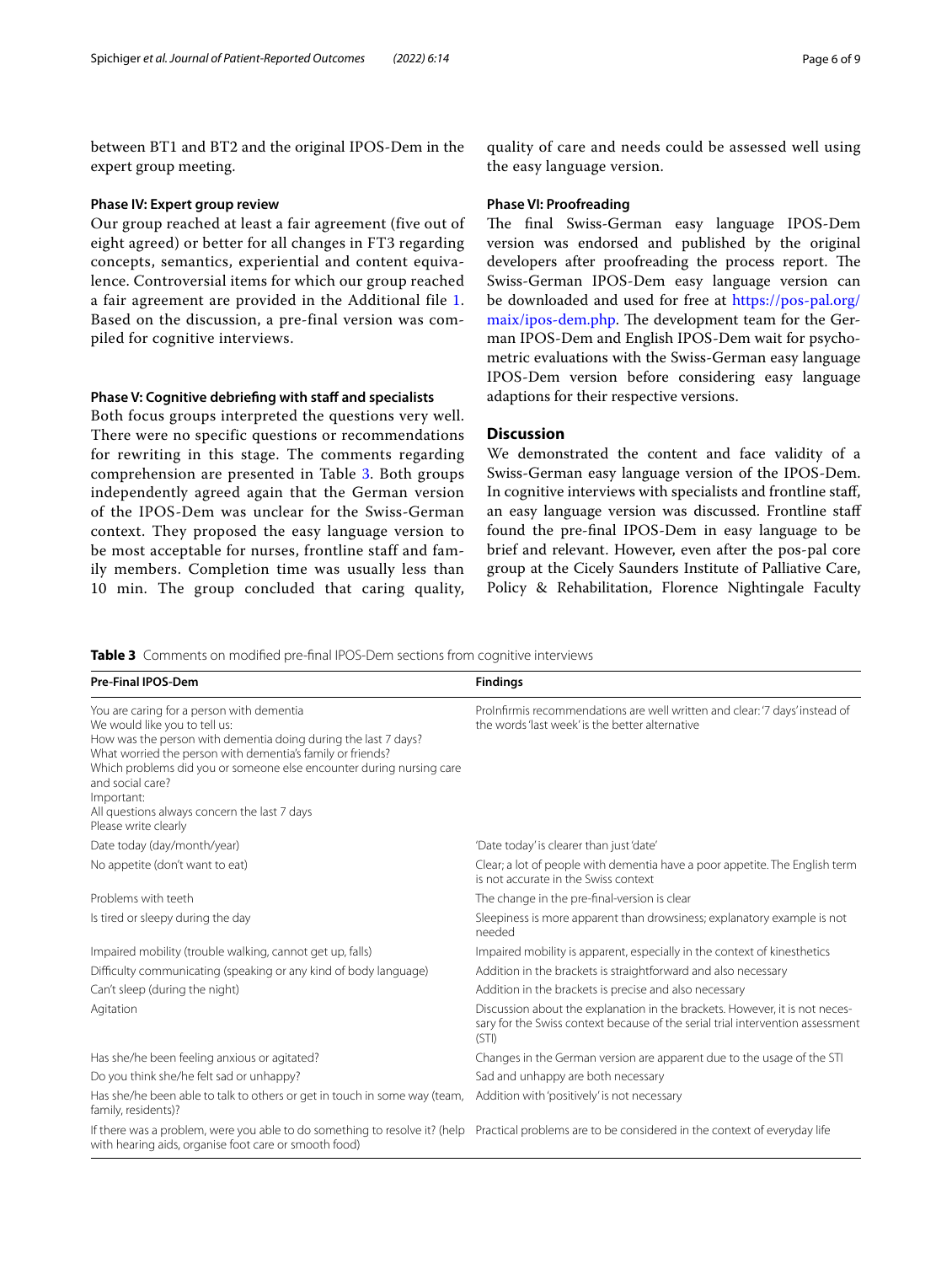of Nursing, Midwifery & Palliative Care King's College London approved the fnal version of the easy language IPOS-Dem, a psychometric validation of the scale is still warranted.

We encountered challenges translating the IPOS-Dem similar to those described by Sterie and Bernard [\[32](#page-8-10)]. Regarding gender-inclusive and non-discriminating language, we improved the questionnaire by continually referring to 'Mensch mit Demenz' ('person with dementia') throughout the text. Frontline staf in nursing homes refer to people with dementia in many ways: 'resident', 'guest', 'client'. In dialect day-to-day communication, clinicians and laypeople also tend to use 'the demented [person]', which is considered ableist [[33\]](#page-8-11). Furthermore, all terms like this, when translated into German, always lead to the necessity of gender-inclusive language, resulting in similarly complex sentence constructions, like 'Bewohner:innen' or even 'Bewohnerinnen und Bewohner' for 'Residents'. A uniform and handy reference derived from 'resident' also seemed contradictory to the original intersectoral approach with IPOS-Dem. Therefore, in the expert rounds, we agreed to use the wording suggested by DEEP [\[30](#page-8-8)].

There were other options, most prominently 'Betroffene Person' ('person afected'). We acknowledged the beneft of inclusion, possibly allowing assessment also for older people without a formal diagnosis. However, the German translation resulted in 'Betroffene Person', which should be avoided for two reasons when applying the easy language ruleset [[31](#page-8-9)]. First, short words in everyday use are encouraged (we conferred with ProInfrmis that mentioning dementia is acceptable without an explanation since users will know the term because of the setting). Second, 'afected' in German implies a negative impact on the person, whereas easy language promotes positive writing.

Popular opinion towards easy language appears ambiguous and was described by Maaß as 'having an acceptability issue' [\[18\]](#page-7-17). Easy language was developed for inclusion, mainly for people with learning disabilities. Some critics have argued [[18\]](#page-7-17) that the open and distinctive presentation of easy language texts may stigmatise the primary target group and further reduce the acceptance of easy language texts. Providing a patient-centred outcome measure in easy language is an example of exposing easy language application to individuals other than people with learning disabilities. Since scales always have a distinctive look, easy language's possibly disruptive looks and features are somewhat concealed from users.

Easy language enabled us to circumvent the syntactic inconsistencies in items beginning with 'Do you think…' right from the beginning. Rephrasing the item regarding practical issues was a strong recommendation by our experts and translators. It now uses the same frequency scale as previous items. In easy language, we do not use the involved and spacious scale 'problems addressed/no problems'. Because practical problems are to be considered in the context of everyday life, we rephrased it to 'Wenn es Probleme gab, konnten Sie etwas dagegen tun?' ('If there was a problem, were you able to do something to resolve it?'). Surprisingly to the research team, the translation and concept of 'im Frieden mit sich selbst [sein]' ('being at peace') was taken up very well in all phases and never showed discrepancies in the discussion rounds.

# **Conclusions and implications**

# **Clinical practice**

Projected developments in the professional nurse workforce point to local and global shortages in registered nurse human resources  $[34]$  $[34]$ . These shortages have repercussions for hospitals but also mandate novel models of care in nursing homes. Frontline staf spend many hours of their shifts directly interacting with people with dementia. While a substantial part of the frontline staf in Swiss nursing homes receives little to no formal training in nursing [[35](#page-8-13)], they provide valuable observations and substantially contribute to caring outcomes. To empower them, routine instruments for their use need to be easily accessible and clinically relevant. Using the information conveyed through IPOS-Dem, an interprofessional team may gain insight to manage further the complex needs of people with dementia living in nursing homes [[36\]](#page-8-14).

#### **Research implications**

Easy language may have further applications in patient and public involvement. Its unique qualities enable the development of inclusive and accessible patient-centred outcome measures or self-management pamphlets. The attentive use of easy language communication may also foster increased engagement with untrained laypeople or people with migratory backgrounds in clinical and care research.

#### **Abbreviations**

BESA: Resident classifcation and billing system for care services provided (Bewohner:innen-Einschätzungs und Abrechnungssystem); BT1, BT2: Backward translations; DEEP: Dementia Engagement and Empowerment Project; FT1, FT2 and FT3: Forward translations; IPOS-Dem: Integrated Palliative Care Outcome Scale for People with Dementia; RAI-NH: Resident Assessment Instrument for Nursing Homes; STI: Serial trial intervention.

#### **Supplementary Information**

The online version contains supplementary material available at [https://doi.](https://doi.org/10.1186/s41687-022-00420-7) [org/10.1186/s41687-022-00420-7](https://doi.org/10.1186/s41687-022-00420-7).

<span id="page-6-0"></span>**Additional fle 1.** Level of agreement regarding concepts, content, experience and semantics during phase IV - expert review.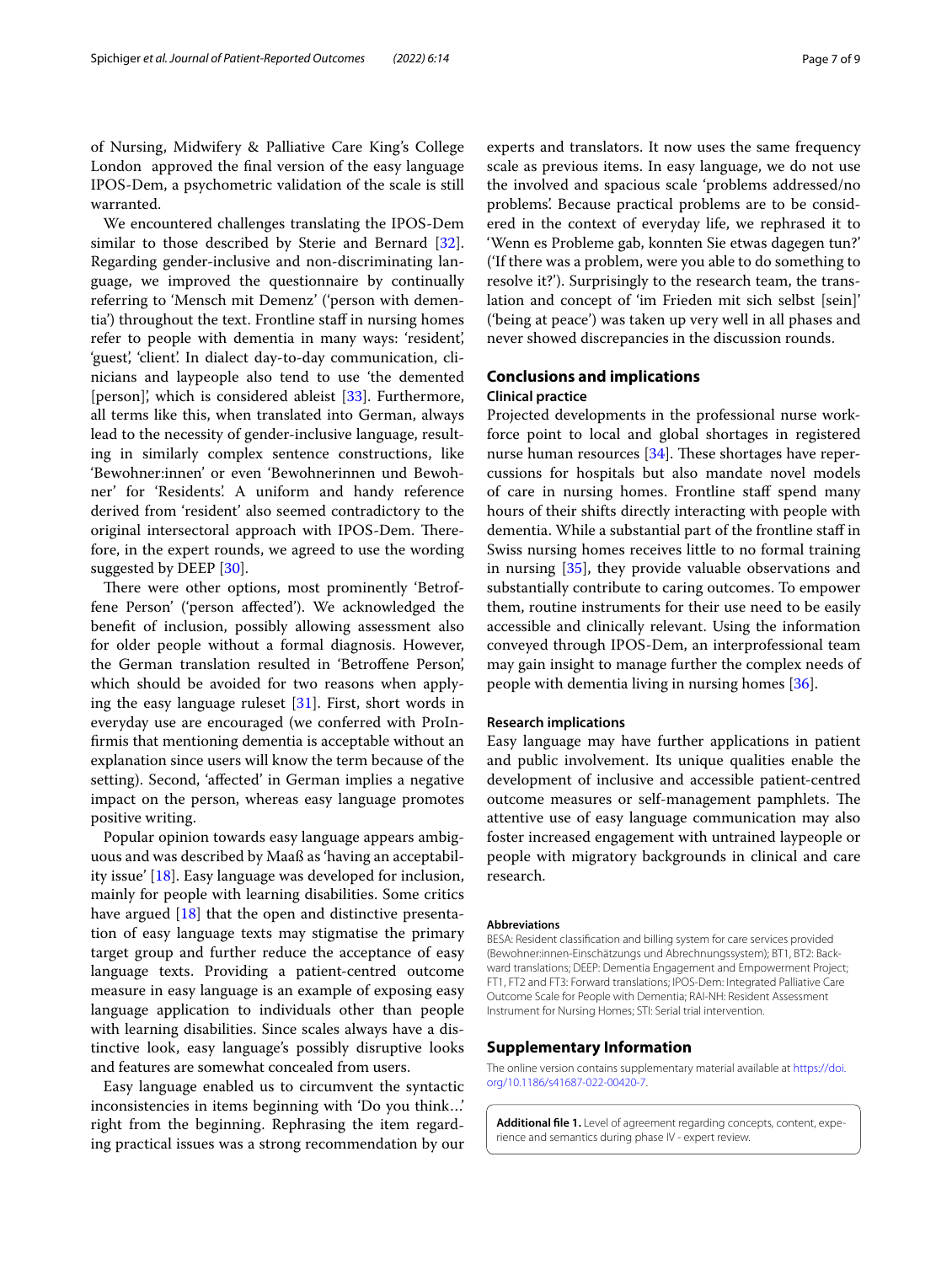#### **Acknowledgements**

We would like to thank our clinical partners and participating laypeople for their feedback and discussion. Furthermore, we thank ProInfirmis and the Pos-Pal team for their cooperation, feedback and help.

#### **Authors' contributions**

All co-authors provided substantial review and repeated revisions on the manuscript's intellectual content. Anita Keller-Senn, Thomas Volken, Andrea Koppitz, and Philip Larkin drafted the manuscript with Frank Spichiger. Andrea Koppitz and Frank Spichiger conceptualised the process and acquired, collated, analysed and interpreted the data in our adaption process as described in the methods section. All authors read and approved the fnal manuscript.

#### **Funding**

This work was supported by the Swiss Academic Medical Society, the Gottfried and Julia Bangeter-Rhyner Foundation and the Socratic Care Academy of Switzerland.

#### **Availability of data and materials**

Data sharing is not applicable to this article as no datasets were generated or analysed during the current study.

#### **Declarations**

#### **Ethics approval and consent to participate**

The translation and adaption is part of the IPOS-Dem trial; it was approved by the Zürich Ethics Committee in 2019 (2019-01847) and is registered with the German clinical trials register (DRKS00022339). The full registration can be accessed online at<http://www.drks.de/DRKS00022339>. All study participants consented to participate in this study and subsequently signed informed consent.

#### **Consent for publication**

All study participants consented to publication of the study results. The participants subsequently signed informed consent.

#### **Competing interests**

The authors of the easy language IPOS-Dem adaption and translation declare no confict of interest.

#### **Author details**

<sup>1</sup> School of Health Sciences Fribourg, HES-SO | University of Applied Science and Arts Western Switzerland, Fribourg, Switzerland. <sup>2</sup>Institute of Nursing, Faculty of Biology and Medicine, UNIL | University of Lausanne, Lausanne, Switzerland. <sup>3</sup> Department of Endocrinology and Diabetology, KSW | Cantonal Hospital Winterthur, Winterthur, Switzerland. <sup>4</sup>Institute of Health Science, School of Health Professions, ZHAW, Zurich University of Applied Science, Winterthur, Switzerland. <sup>5</sup>CHUV, Lausanne University Hospital, Lausanne, Switzerland.

#### Received: 7 September 2021 Accepted: 3 February 2022 Published online: 15 February 2022

## **References**

- <span id="page-7-0"></span>1. Sleeman KE, de Brito M, Etkind S, Nkhoma K, Guo P, Higginson IJ, Harding R (2019) The escalating global burden of serious health-related sufering: projections to 2060 by world regions, age groups, and health conditions. Lancet Glob Health 7(7):e883–e892. [https://doi.org/10.1016/S2214-](https://doi.org/10.1016/S2214-109X(19)30172-X) [109X\(19\)30172-X](https://doi.org/10.1016/S2214-109X(19)30172-X)
- <span id="page-7-1"></span>2. Livingston G, Huntley J, Sommerlad A, Ames D, Ballard C, Banerjee S, Mukadam N (2020) Dementia prevention, intervention, and care: 2020 report of the Lancet Commission. Lancet 396(10248):413–446. [https://](https://doi.org/10.1016/S0140-6736(20)30367-6) [doi.org/10.1016/S0140-6736\(20\)30367-6](https://doi.org/10.1016/S0140-6736(20)30367-6)
- <span id="page-7-2"></span>3. Radbruch L, Lima LD, Knaul F, Wenk R, Ali Z, Bhatnaghar S, Pastrana T (2020) Redefning palliative care—a new consensus-based defnition. J Pain Symptom Manag 60(4):754–764. [https://doi.org/10.1016/j.jpainsym](https://doi.org/10.1016/j.jpainsymman.2020.04.027)[man.2020.04.027](https://doi.org/10.1016/j.jpainsymman.2020.04.027)
- <span id="page-7-3"></span>4. de Wolf-Linder S, Zigan N, Bosshard G, Volken T, Hannele H, Espin A, Koppitz A (2018) Abstract number: PO22—how do staff recognise clinical emergencies in a nursing home? a case study. In: Palliative Med. Presented at the 10th World Research Congress of the European Association for Palliative Care (EAPC), vol 32, pp 3–330. SAGE Publications Ltd STM. <https://doi.org/10.1177/0269216318769196>
- <span id="page-7-4"></span>5. Seiler K, Spichiger F, Hannele H, Payne S, Koppitz A. (2018) How can nursing homes use routinely collected RAI data to monitor end-of life quality standards? Evaluation study with a retrospective-comparative quantitative cross-sectional design. In: Palliative Med. Presented at the 10th World Research Congress of the European Association for Palliative Care (EAPC), vol 32, pp 3–330. SAGE Publications Ltd STM. [https://](https://doi.org/10.1177/0269216318769196) [doi.org/10.1177/0269216318769196](https://doi.org/10.1177/0269216318769196)
- <span id="page-7-5"></span>Koppitz A, Bosshard G, Kipfer S, Imhof L (2016) Decision-making in caring for people with dementia at the end of life in nursing homes. Int J Palliat Nurs 22(2):68–75. <https://doi.org/10.12968/ijpn.2016.22.2.68>
- <span id="page-7-6"></span>7. Vettori A, von Stokar T, Petry C, Britt D (2017) Mindestanforderungen für Pfegebedarfserfassungssysteme. [https://www.infras.ch/media/](https://www.infras.ch/media/filer_public/32/8c/328cd5ec-af19-4b41-ab8c-31119b51a440/mindestanforderungen_fur_pflegebedarfserfassungssysteme-1.pdf.) [fler\\_public/32/8c/328cd5ec-af19-4b41-ab8c-31119b51a440/minde](https://www.infras.ch/media/filer_public/32/8c/328cd5ec-af19-4b41-ab8c-31119b51a440/mindestanforderungen_fur_pflegebedarfserfassungssysteme-1.pdf.) [stanforderungen\\_fur\\_pfegebedarfserfassungssysteme-1.pdf.](https://www.infras.ch/media/filer_public/32/8c/328cd5ec-af19-4b41-ab8c-31119b51a440/mindestanforderungen_fur_pflegebedarfserfassungssysteme-1.pdf.) Accessed 15 Dec 2021
- <span id="page-7-7"></span>8. Cicely Saunders Institute (CSI) (2018) The integrated palliative care outcome scale for dementia IPOS-Dem—an assessment to detect and assess symptoms and problems in people with dementia—Manual for use in care homes. <https://pos-pal.org/maix/ipos-dem.php>. Accessed 15 Dec 2021
- <span id="page-7-8"></span>9. Murtagh FE, Ramsenthaler C, Firth A, Groeneveld EI, Lovell N, Simon ST, Bausewein C (2019) A brief, patient- and proxy-reported outcome measure in advanced illness: validity, reliability and responsiveness of the Integrated Palliative care Outcome Scale (IPOS). Palliative Med 33(8):1045–1057. <https://doi.org/10.1177/0269216319854264>
- <span id="page-7-9"></span>10. Hodiamont F, Hock H, Ellis-Smith C, Evans C, de Wolf-Linder S, Jünger S, Bausewein C (2021) Culture in the spotlight—cultural adaptation and content validity of the integrated palliative care outcome scale for dementia: a cognitive interview study. Palliative Med 35(5):962–971. <https://doi.org/10.1177/02692163211004403>
- <span id="page-7-10"></span>11. Werlen I (2004) Zur Sprachsituation der Schweiz mitbesonderer Berücksichtigung der Diglossie in der Deutschschweiz. Bulletin VALS-ASLA 79:1–30
- <span id="page-7-11"></span>12. Kuelewska E (2016) Language policy in Switzerland. Stud Log Gramm Rhetor 45(1):125–140. <https://doi.org/10.1515/slgr-2016-0020>
- <span id="page-7-12"></span>13. Merçay C, Grünig A, Dolder P (2021) Gesundheitspersonal in der Schweiz–Nationaler Versorgungsbericht 2021. Neuchâtel. [https://www.](https://www.obsan.admin.ch/de/publikationen/2021-gesundheitspersonal-der-schweiz-nationaler-versorgungsbericht-2021) [obsan.admin.ch/de/publikationen/2021-gesundheitspersonal-der](https://www.obsan.admin.ch/de/publikationen/2021-gesundheitspersonal-der-schweiz-nationaler-versorgungsbericht-2021)[schweiz-nationaler-versorgungsbericht-2021.](https://www.obsan.admin.ch/de/publikationen/2021-gesundheitspersonal-der-schweiz-nationaler-versorgungsbericht-2021) Accessed 15 Dec 2021
- <span id="page-7-13"></span>14. Papadakos JK, Charow RC, Papadakos CJ, Moody LJ, Giuliani ME (2019) Evaluating cancer patient-reported outcome measures: readability and implications for clinical use. Cancer 125(8):1350–1356. [https://doi.org/](https://doi.org/10.1002/cncr.31928) [10.1002/cncr.31928](https://doi.org/10.1002/cncr.31928)
- <span id="page-7-14"></span>15. International Dyslexia Association (2021) Dyslexia basics. IDA. [https://](https://dyslexiaida.org/dyslexia-basics-2/) [dyslexiaida.org/dyslexia-basics-2/.](https://dyslexiaida.org/dyslexia-basics-2/) Accessed 17 May 2021
- <span id="page-7-15"></span>16. Netzwerk Leichte Sprache (2013) Die Regeln—Leichte Sprache. <https://www.leichte-sprache.org/die-regeln/>. Accessed 15 Dec 2021
- <span id="page-7-16"></span>17. Stableford S, Mettger W (2007) Plain language: a strategic response to the health literacy challenge. J Public Health Policy 28(1):71–93. <https://doi.org/10.1057/palgrave.jphp.3200102>
- <span id="page-7-17"></span>18. Maaß C (2020) Easy language—plain language—easy language plus: balancing comprehensibility and acceptability. Frank & Timme, Berlin. [https://library.oapen.org/handle/20.500.12657/42089.](https://library.oapen.org/handle/20.500.12657/42089) Accessed 15 Dec 2021
- <span id="page-7-18"></span>19. Directorate-General for Translation (European Commission) (2011) How to write clearly. LU: Publications Office of the European Union. [https://](https://doi.org/10.2782/29211) [doi.org/10.2782/29211.](https://doi.org/10.2782/29211) Accessed 15 Dec 2021
- <span id="page-7-19"></span>20. Mokkink LB, Terwee CB, Patrick DL, Alonso J, Stratford PW, Knol DL, de Vet HCW (2010) The COSMIN checklist for assessing the methodological quality of studies on measurement properties of health status measurement instruments: an international Delphi study. Qual Life Res 19(4):539–549.<https://doi.org/10.1007/s11136-010-9606-8>
- <span id="page-7-20"></span>21. Acquadro C, Conway K, Hareendran A, Aaronson N (2008) Literature review of methods to translate health-related quality of life